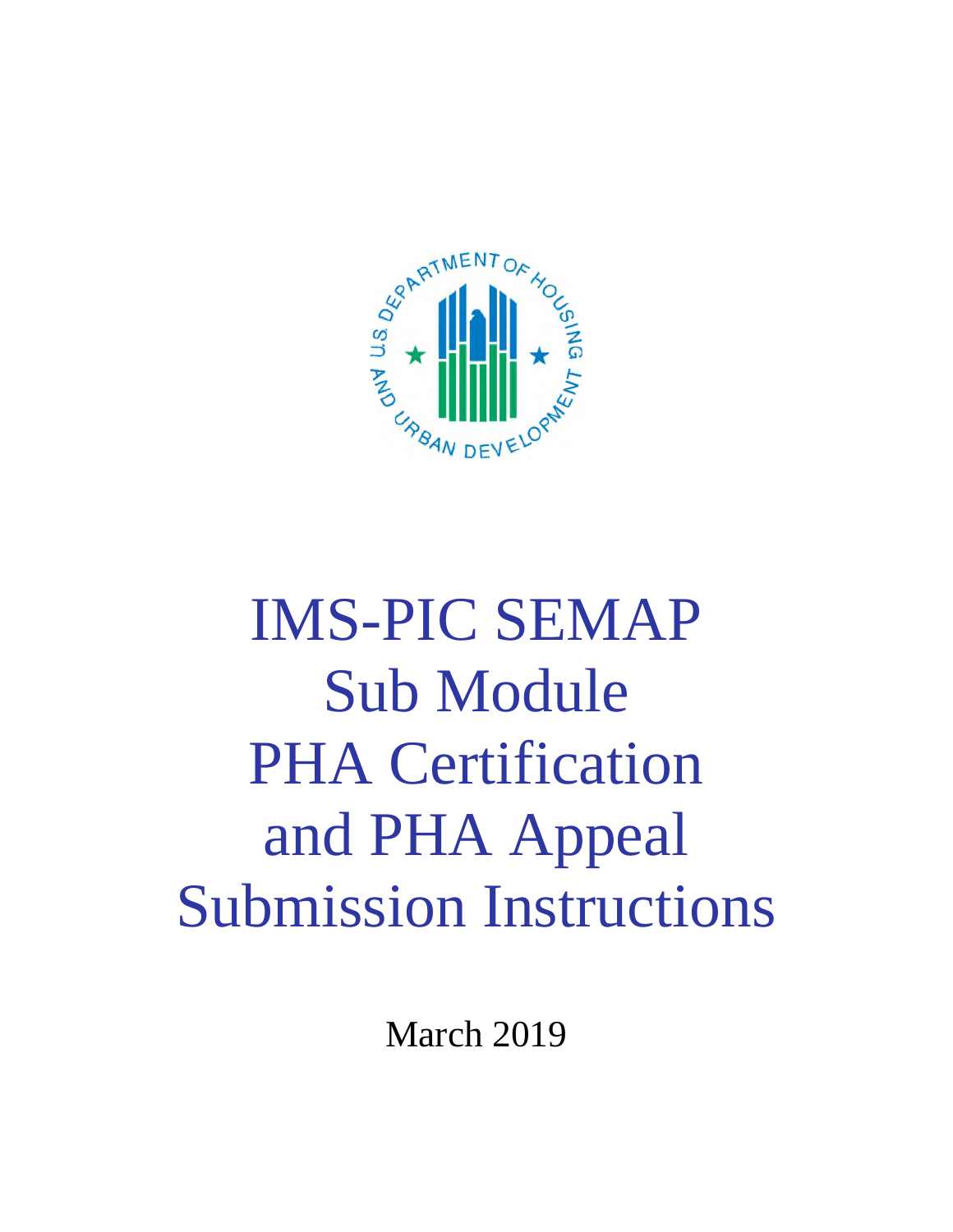The purpose of this document is to help PHAs with tasks in the SEMAP sub module in IMS-PIC. If a PHA requires assistance in addition to what is provided here, they should contact their local field office PIC Coach for assistance.

## **Contents**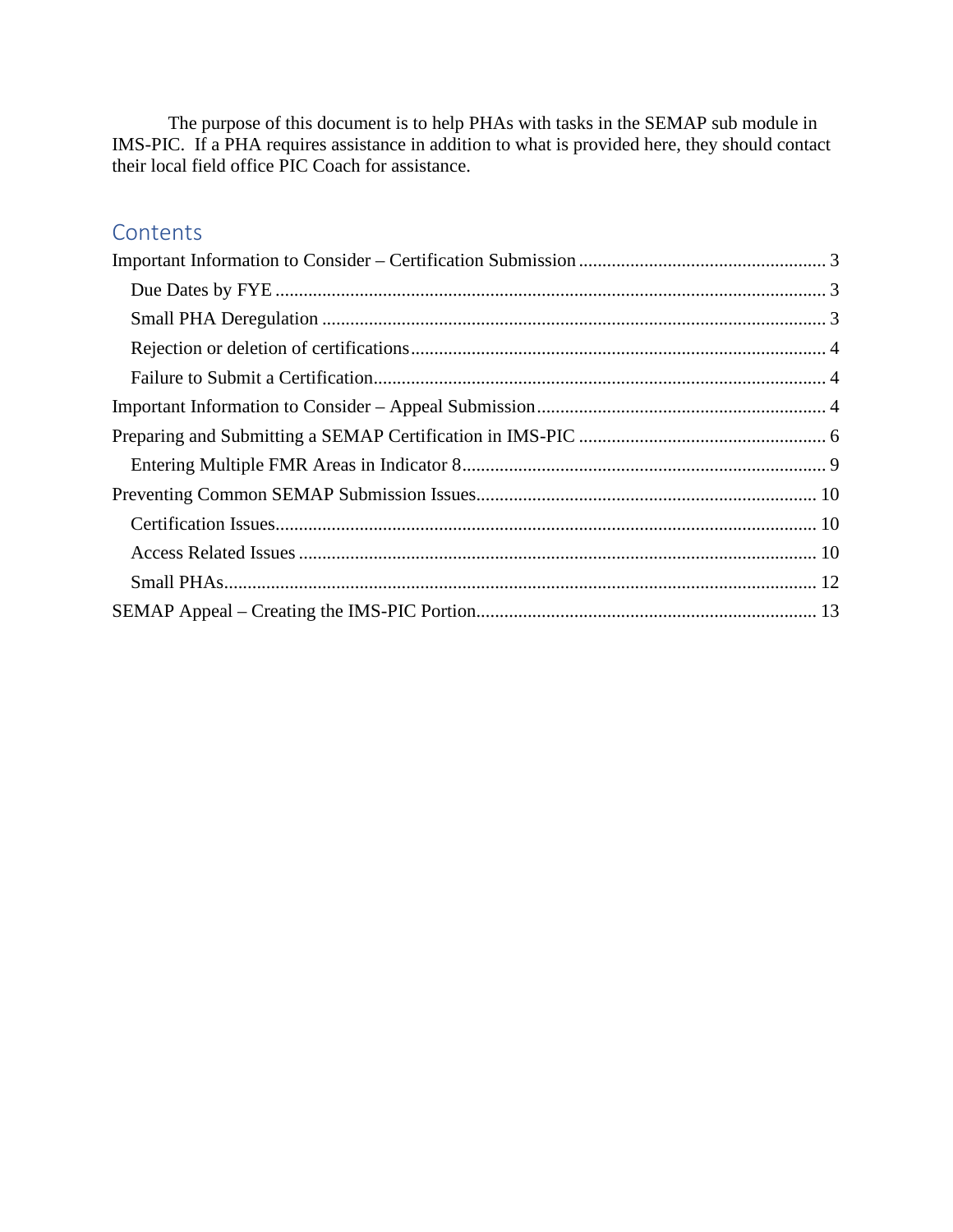## <span id="page-2-0"></span>Important Information to Consider – Certification Submission

PHAs have 60 days after their fiscal year end (FYE) to submit their SEMAP certification in IMS-PIC per 24 CFR 985.101(a); the deadline dates are listed below. PHAs with 250 or more voucher units must submit a certification every year. PHAs with less than 250 voucher units and are not considered SEMAP troubled are addressed below.

### <span id="page-2-1"></span>Due Dates by FYE

| <b>FYE</b> | <b>Regular Due Date</b> | <b>Leap Year Due Date *</b> |
|------------|-------------------------|-----------------------------|
| 3/31       | 5/30                    | 5/30                        |
|            |                         |                             |
| 9/30       | 11/29                   | 11/29                       |
| 12/3       |                         |                             |

**\*** Unless otherwise determined by the HCV program office.

#### <span id="page-2-2"></span>Small PHA Deregulation

Per 24 CFR 985.105(a)(2), "Biennial review for small PHAs. HUD shall assess and score the performance of a PHA with less than 250 assisted units once every other PHA fiscal year, unless the PHA:

(i) Elects to have its performance assessed on an annual basis; or

(ii) Is designated as troubled, in accordance with § 985.103."

Per this guidance, small PHAs only required to submit a certification every other year. If a PHA submits a certification in a year that they are not required to, it is viewed as the PHA electing to be assessed in that year, and the resulting score will be considered their official score, even if it results in a troubled designation.

The table below shows which FYEs are in a small PHA deregulation year and which are not. This is a fixed schedule, meaning the small PHA deregulation year does not move.

| <b>Who Submits?</b>                                             | <b>Sep</b> | <b>Dec</b> | <b>Mar</b> | Jun       |
|-----------------------------------------------------------------|------------|------------|------------|-----------|
| Everyone                                                        | 9/30/2016  | 12/31/2016 | 3/31/2017  | 6/30/2017 |
| 250+ or Troubled                                                | 9/30/2017  | 12/31/2017 | 3/31/2018  | 6/30/2018 |
| Everyone                                                        | 9/30/2018  | 12/31/2018 | 3/31/2019  | 6/30/2019 |
| 250+ or Troubled                                                | 9/30/2019  | 12/31/2019 | 3/31/2020  | 6/30/2020 |
| Everyone                                                        | 9/30/2020  | 12/31/2020 | 3/31/2021  | 6/30/2021 |
| 250+ or Troubled                                                | 9/30/2021  | 12/31/2021 | 3/31/2022  | 6/30/2022 |
| Years marked 250+ or Troubled are small PHA deregulation years. |            |            |            |           |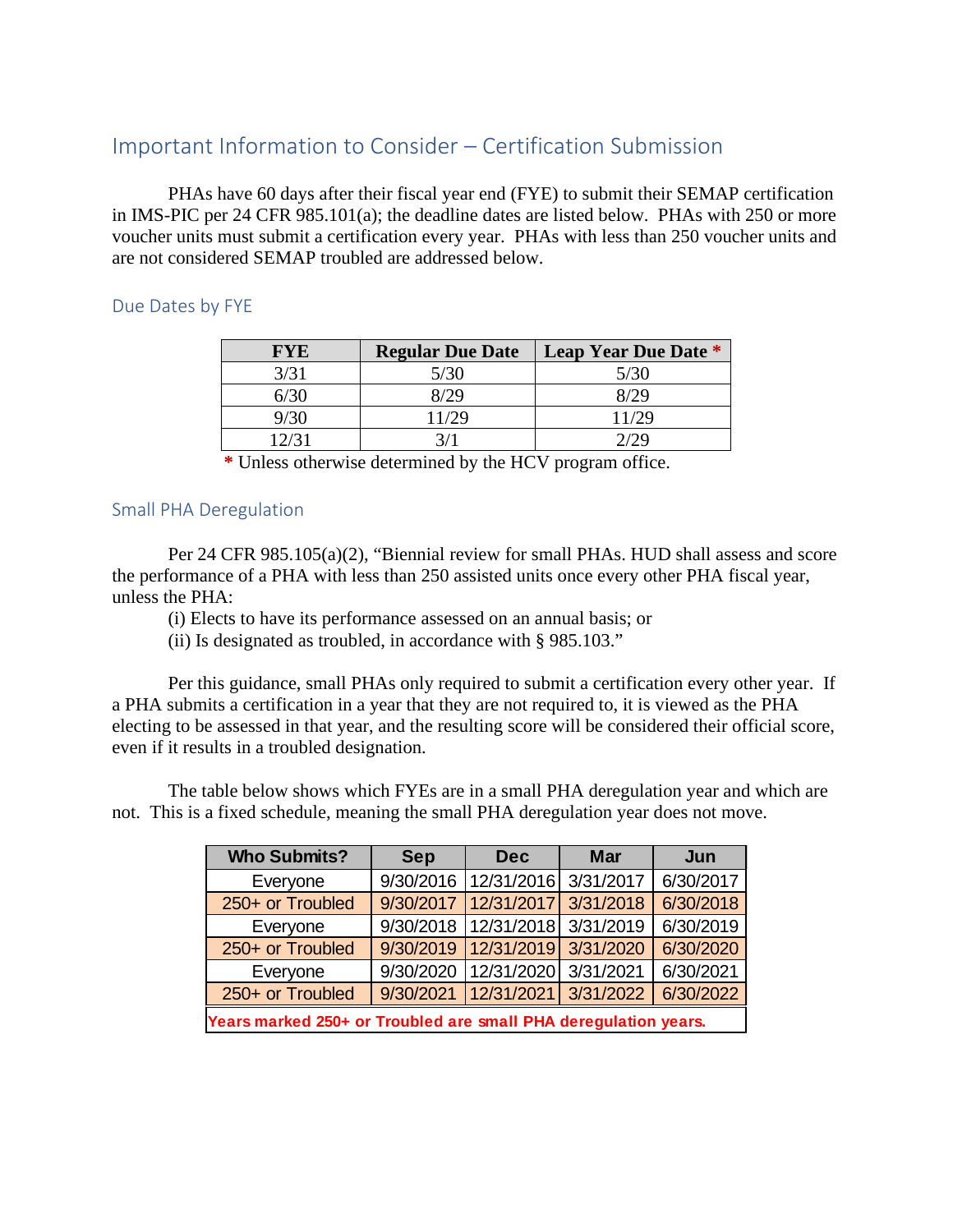#### <span id="page-3-0"></span>Rejection or deletion of certifications

PHAs should always ensure that they have reviewed their data for accuracy before submitting their certification. In rare cases that can be documented, a field office may reject a certification back to the PHA to correct a data entry error and resubmit the certification. It is important to note that the PHA should be able to back up with documentation any data entry error they wish to correct and state why it was entered incorrectly. The most common example is a PHA checking or not checking the box labeled "Check here if the PHA expends less than \$300,000 a year in Federal awards".

Neither PHA nor local field office staff can delete a certification. Since all responses are editable until the certification is submitted, a PHA should not need to delete a certification so that they can start over again. PHAs should refrain from creating a certification during their small PHA deregulation year, if applicable. If one is created, but not submitted, it can safely stay in the system without being deleted and will not have an adverse impact on further SEMAP scores. As noted above, if the certification is submitted it will be scored. In rare instances, a HUD super user may have cause to delete a certification as determined by IMS-PIC Operations.

#### <span id="page-3-1"></span>Failure to Submit a Certification

If a PHA fails to submit a certification when they are required to, they will appear in the SEMAP sub module with the Submission Status of "Overdue SEMAP Certification" and an Overall Rating of "Troubled". This means that the PHA will be considered SEMAP troubled. This will not occur if a PHA:

- Has a headquarters approved waiver to not submit for a specific FYE
- Is designed as a small PHA and did not submit a certification
- All vouchers in a PHA's voucher program are Mainstream 5-Year (MS5) vouchers
- All vouchers in a PHA's voucher program are mod rehab vouchers

These factors are taken into consideration when IMS-PIC Operations runs the SEMAP overdue batch job for each FYE. Typically, the batch job is not run until at least 4-6 months after the FYE but will be run prior to the next FYE for that PHA.

A PHA may submit a waiver in accordance with Notice PIH 2018-16 (or successor notice, if applicable) to request that they be allowed to submit after the deadline. The PHA must provide information and any applicable documentation supporting why they were not able to submit by the deadline. If the waiver request is approved, the local field office PIC Coach will work with the PHA and REAC IMS-PIC Operations to ensure the submission is completed by the new deadline provided in the waiver approval letter.

## <span id="page-3-2"></span>Important Information to Consider – Appeal Submission

Per 24 CFR 985.105(e) a PHA may appeal its overall performance rating if they can provide supporting documentation that it will result in a change of their overall designation (e.g. Troubled to Standard or Standard to High). If the appeal would only result in a change of score but not a change of designation the PHA should not submit an appeal.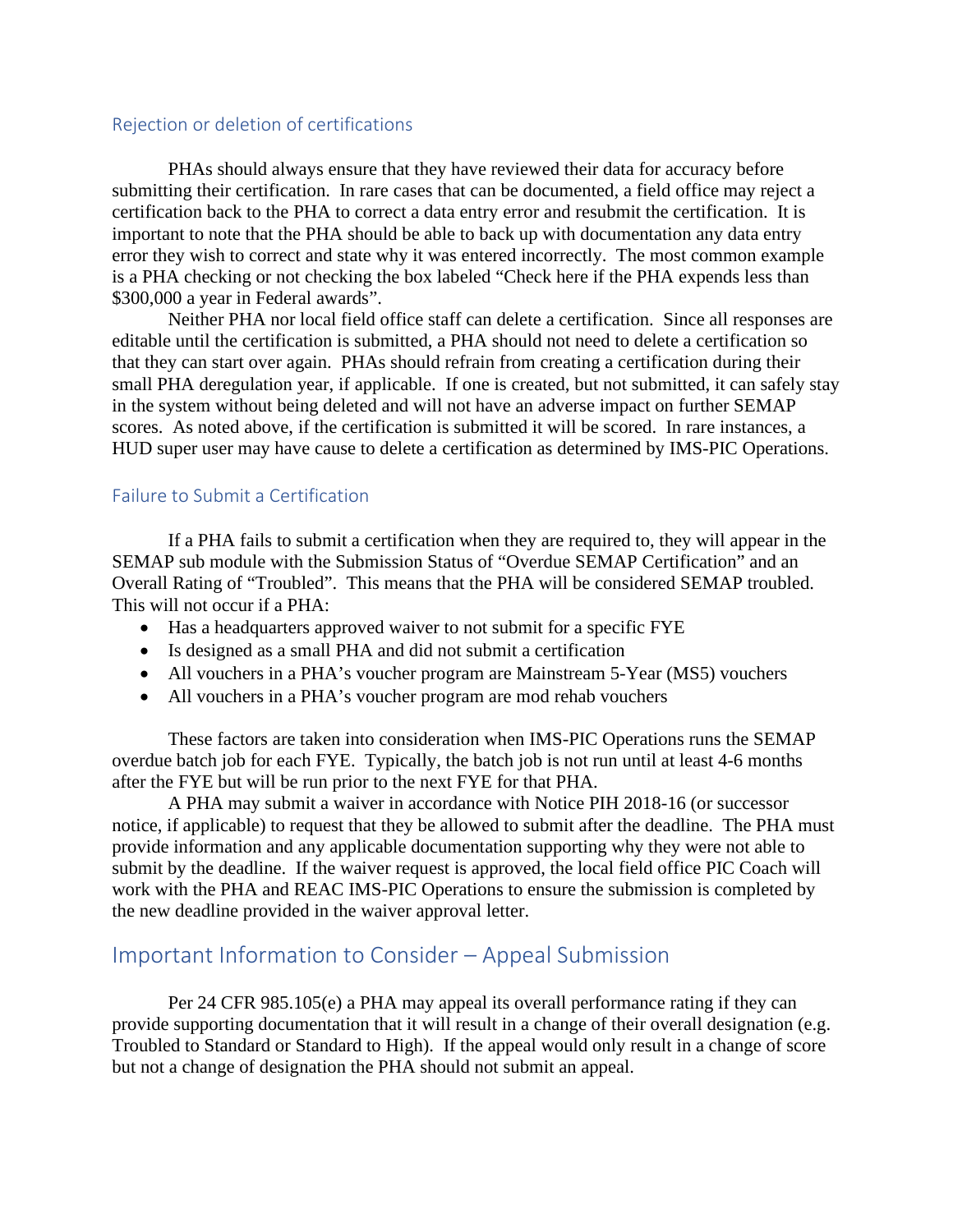To initiate an appeal, the PHA would create and submit the appeal in IMS-PIC and then provide the field office with the supporting documentation. The system will not allow a PHA to submit an appeal unless it results in a change of designation. Once the field office reviews the supporting documentation and what was submitted in IMS-PIC, it will approve or reject the request in IMS-PIC and notify the PHA of the result.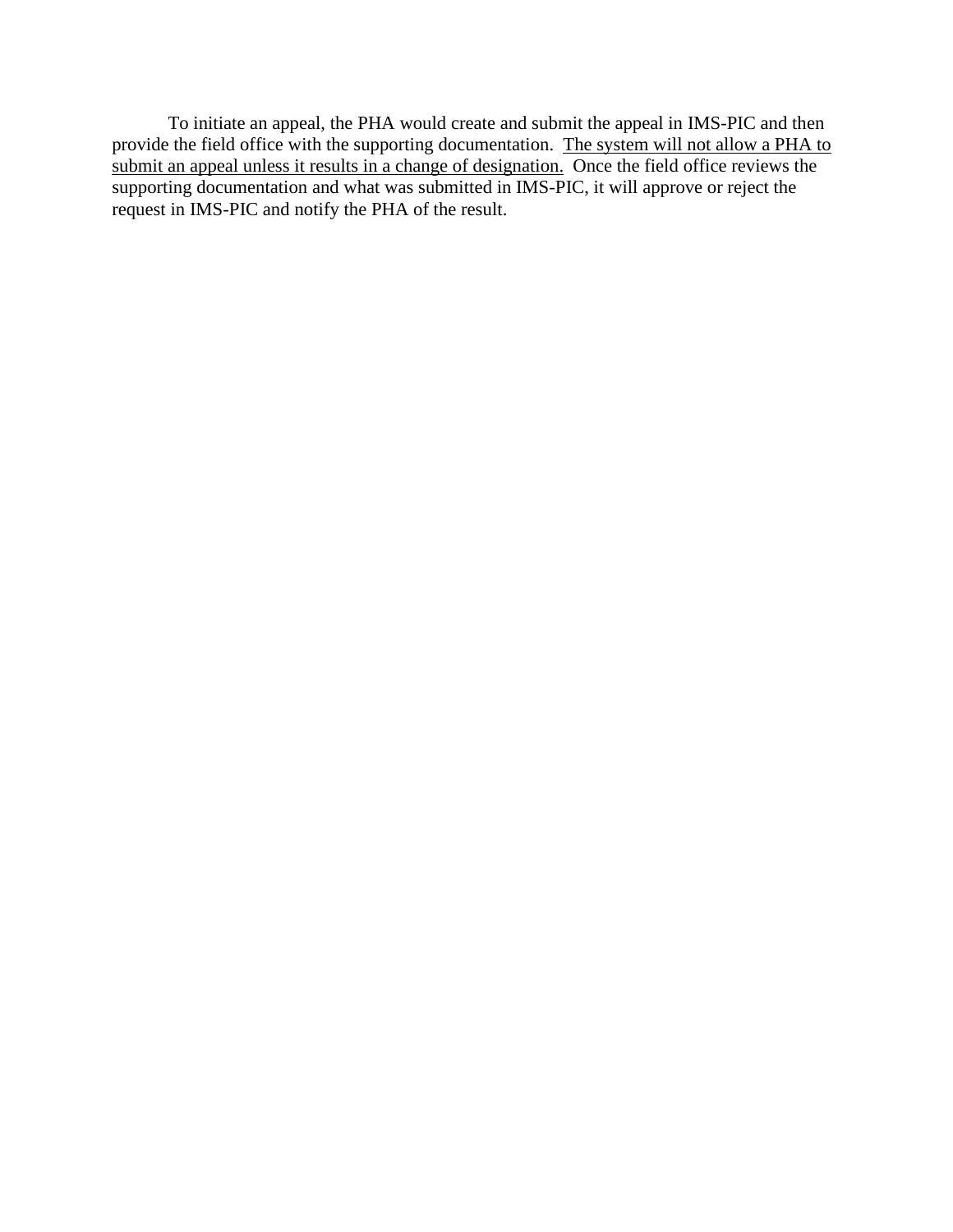# <span id="page-5-0"></span>Preparing and Submitting a SEMAP Certification in IMS-PIC

- 1. Log into Secure Systems and select PIH Information Center (PIC) from your Secure Systems Main Menu by going to<http://www.hud.gov/offices/reac/online/reasyst.cfm>
- 2. Once you are on the PIC Main page single click on the link for the SEMAP sub module under the PIH Information module heading.
- 3. Once in the SEMAP sub module, single click on your PHA code. The summary page will load.
- 4. On the Summary page, single click on the New Certification link in the bottom right hand corner of the page.

|                 | ssessment<br>Reports<br>Profile<br>List | <b>Submission</b><br><b>Summary</b> | <b>Certification</b> | <b>Profile</b> | U Logoff / Return to Secure Systems<br><b>Comments</b> |
|-----------------|-----------------------------------------|-------------------------------------|----------------------|----------------|--------------------------------------------------------|
| pic             | HQ Office:                              | <b>Public and Indian Housing</b>    |                      |                |                                                        |
|                 | <b>HQ Division:</b>                     | <b>PO Field Operations</b>          |                      |                |                                                        |
|                 | Hub:                                    | <b>7HKNC Kansas City Hub</b>        |                      |                |                                                        |
| <b>PIC Main</b> | Field Office:                           | <b>7DPH OMAHA PROGRAM CENTER</b>    |                      |                |                                                        |
| <b>SEMAP</b>    | Housing Agency:                         | <b>NE</b>                           |                      |                |                                                        |
| Logoff          | <b>Housing Agency Details</b>           |                                     |                      |                |                                                        |
|                 | PHA Fiscal Year:                        |                                     | $2012 -$             |                |                                                        |
|                 | FY <sub>F</sub>                         |                                     | 9/30                 |                |                                                        |
|                 | Status:                                 |                                     | New                  |                |                                                        |
|                 | Exec Director Approval Date:            |                                     | --                   |                |                                                        |
|                 | <b>SEMAP Certification Due Date:</b>    |                                     | 11/29/2012           |                |                                                        |
|                 | Corrective Actions Required:            |                                     | $\mathbf{0}$         |                |                                                        |

5. Page 1 of the SEMAP certification will load. Complete page 1, answering all required questions, as applicable. At the bottom of page 1 there will be a Save button. Single click on the Save button to save your work **before** you proceed to page 2, otherwise you will lose all your work. After you have saved your work, it will automatically take you to page 2 of the certification.

|                                     | e. The PHA's information packet includes an explanation of how portability works and includes a list of<br>neighboring PHAs with the name, address and telephone number of a portability contact person at each.                                                                                                                                   |               |
|-------------------------------------|----------------------------------------------------------------------------------------------------------------------------------------------------------------------------------------------------------------------------------------------------------------------------------------------------------------------------------------------------|---------------|
| <b>PHA Response</b>                 | O Yes O No                                                                                                                                                                                                                                                                                                                                         |               |
| sought HUD approval when necessary. | f. The PHA has analyzed whether voucher holders have experienced difficulties in finding housing outside areas<br>of poverty or minority concentration and, where such difficulties were found, the PHA has considered whether it is<br>appropriate to seek approval of exception payment standard amounts in any part of its jurisdiction and has |               |
| <b>PHA Response</b>                 | ○ Yes ○ No                                                                                                                                                                                                                                                                                                                                         |               |
|                                     |                                                                                                                                                                                                                                                                                                                                                    | Page 1 of 2   |
| Go to Comments                      |                                                                                                                                                                                                                                                                                                                                                    | Reset<br>Save |

6. Page 2 of the SEMAP certification will load. Complete page 2, answering all required questions. If you need to enter multiple jurisdictions under Indicator 8, please see the [Entering Multiple](#page-8-0)  FMR Areas in Indicator 8 [section of this document. Once you have completed your entries on](#page-8-0)  page 2, scroll to the bottom of page. There will be a Save button. Single click on the Save button to save your work. See circled link in screen print below. If you need to navigate back to page 1 there is also a link there for that.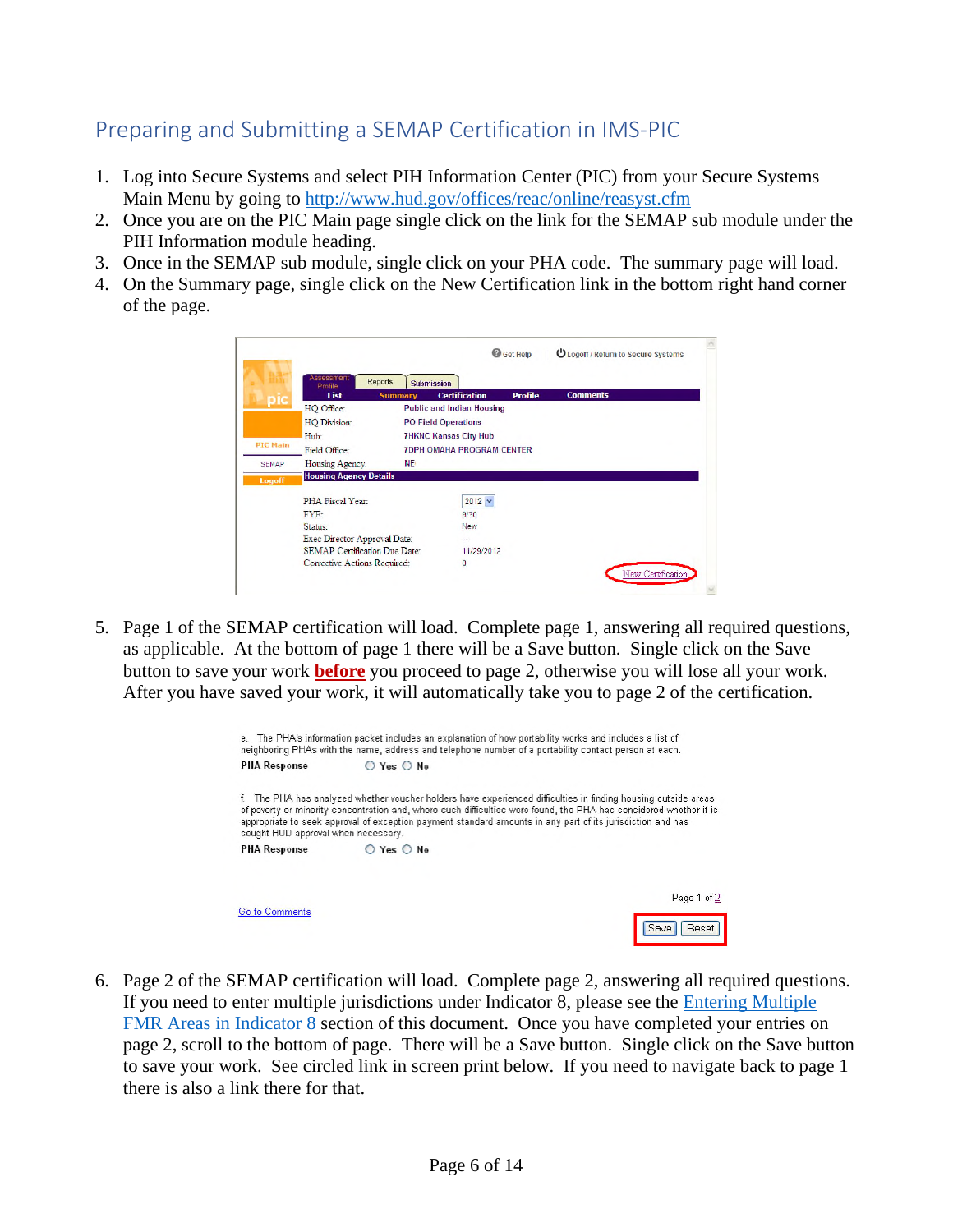Note about Indicator 8 data entry issues: PHAs using newer version of the Internet Explorer or Microsoft Edge web browsers may have issues saving data into Indicator 8. If you attempt to save the data but it will not save, please try an alternate browser (e.g. Google Chrome, Firefox, etc.).

| (1) Half or more of all Section 8 families with children assisted by the PHA in its principal operating area resided<br>in low poverty census tracts at the end of the last PHA FY;                                                                                                                                                                                                           |
|-----------------------------------------------------------------------------------------------------------------------------------------------------------------------------------------------------------------------------------------------------------------------------------------------------------------------------------------------------------------------------------------------|
| (2) The percent of Section 8 mover families with children who moved to low poverty census tracts in the PHA's<br>principal operating area during the last PHA FY is atleast two percentage points higher than the percent of all<br>Section 8 families with children who resided in low poverty census tracts at the end of the last PHA FY; or                                               |
| (3) The percent of Section 8 mover families with children who moved to low poverty census tracts in the PHA's<br>principal operating area over the last two PHA FY is at least two percentage points higher than the percent of all<br>Section 8 families with children who resided in low poverty census tracts at the end of the second to last PHA FY.<br>$OYes$ Mo<br><b>PHA Response</b> |
| <b>Deconcentration Addendum</b><br>Go to Comments<br><b>Back to Page1</b><br>Reset<br>Save                                                                                                                                                                                                                                                                                                    |

- 7. If you answered all the required questions the page will save you and will get a pop-up box that looks like the one pictured in the screen print below. Single click on the OK button. Page 2 will load again, this time with all your saved answers filled in. The Executive Director (ED) or other person designated by the ED to submit can still edit the certification at this time, however, editing should be disabled for other HA users.
	- $\cdot \cdot$  If you do not receive this pop-up box it means that you have missed an item that requires a response on either page 1 or page 2. The most common items that users miss are in indicators 14 and 15. Even if these two indicators do not apply to your PHA you still must respond and indicate that. Go back and review these two indicators and save the page again. If you still do not receive this pop-up box then review the rest of the questions on both page 1 and page 2, remembering to save your work before navigating away from a page. Once you have completed all requires items and saved your work, you will receive the pop up below and can continue to the next step.

| <b>Microsoft Internet Explorer</b>                                                                                         |
|----------------------------------------------------------------------------------------------------------------------------|
| Your Semap Certification is Complete. At this time, you may submit the Certification by<br>clicking on the Submission tab. |
|                                                                                                                            |

Note: At this time, you can print the certification so it can be presented to and approved by the board. To print, you would navigate to both pages of the certification and print them using the print command in your web browser – note that they will both print onto multiple sheets of paper. If changes do need to be made, you can still do so. After the next steps are completed, however, the certification will not be editable and the answers you have provided will be used to score your certification.

8. If you are ready to submit the certification, please make sure that the Executive Director (ED) or another person that has been designated by the ED is signed into IMS-PIC. Only the ED or their designee can submit the certification. If the ED or their designee entered information into the certification and is still signed in, go to the next step. If the user that will submit is not yet signed in OR changes need to be made to the certification do one of the following and then go to the next step once this is completed.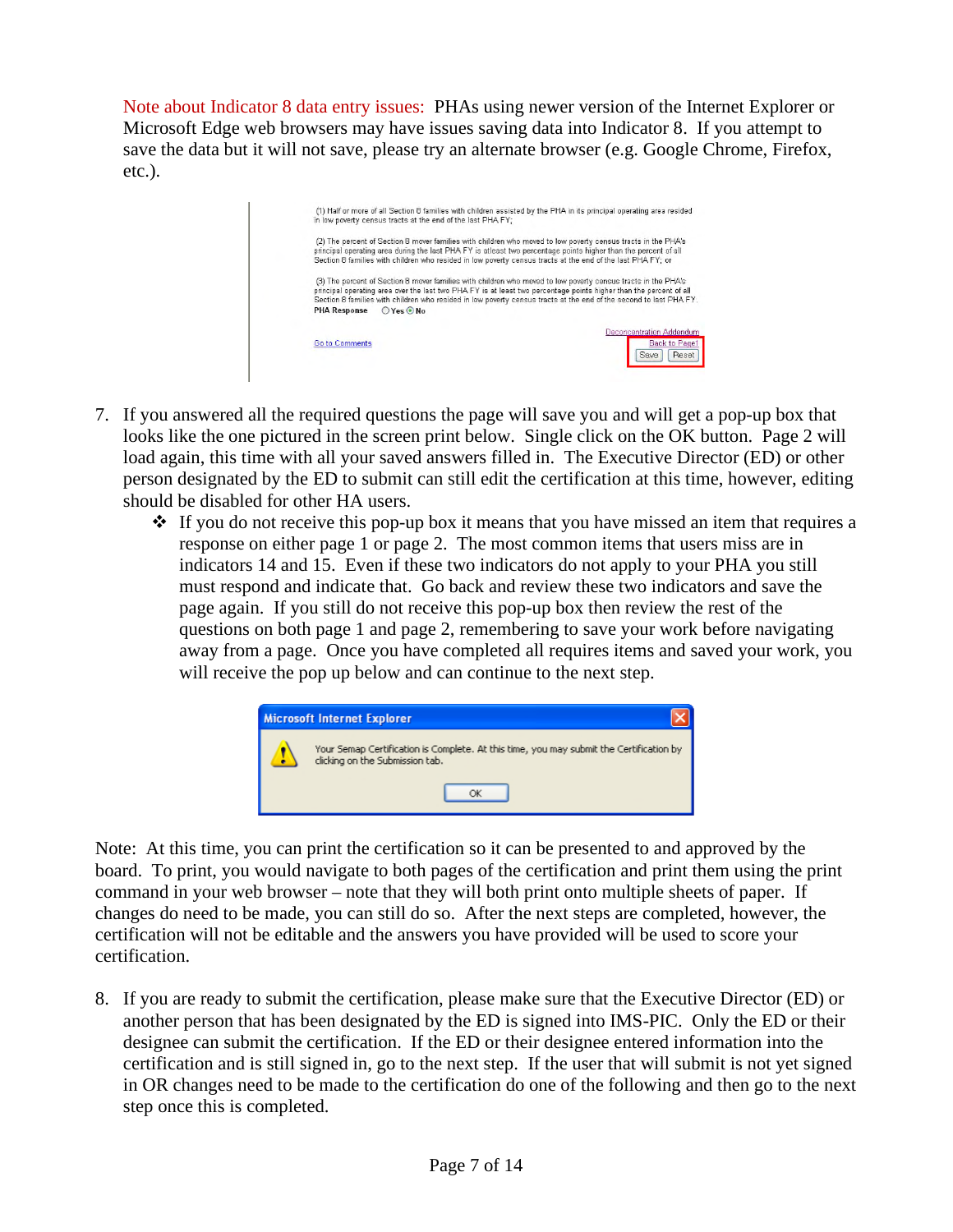- $\div$  ED or their designee needs to sign in: The ED or their designee should follow steps 1-3 above to login and navigate to their PHA code.
- $\triangleleft$  If changes need to be made to the certification: Navigate to the indicator(s) that need to be changed and make those changes. Then start with step 6 to save those changes.
- 9. Single click on the Submission tab at the top of the page.
- 10. The Submit Certification page will load. Carefully read the information on this page. After reading this information you can single click on the Submit button.

| SEMAP<br>Logoff | Housing Agency:<br><b>HA Fiscal Year End:</b> | <b>NE</b><br>9/30/2012                                                                                                                                                                                                                                                                                                                                                                                                                                             |  |
|-----------------|-----------------------------------------------|--------------------------------------------------------------------------------------------------------------------------------------------------------------------------------------------------------------------------------------------------------------------------------------------------------------------------------------------------------------------------------------------------------------------------------------------------------------------|--|
|                 |                                               | Submit Certification.                                                                                                                                                                                                                                                                                                                                                                                                                                              |  |
|                 |                                               | The assessment has been successfully validated. The Executive Director may now submit the assessment.                                                                                                                                                                                                                                                                                                                                                              |  |
|                 |                                               | Executive Director's Certification Statement:                                                                                                                                                                                                                                                                                                                                                                                                                      |  |
|                 |                                               | I hereby certify that, to the best of my knowledge, the above responses under the<br>Section 8 Management Assessment Program (SEMAP) are true and accurate for<br>the PHA fiscal vear indicated above. I also certify that, to my present knowledge,<br>there is not evidence to indicate seriously deficient performance that casts doubts on<br>the PHA's capacity to administer Section 8 rental assistance and accordance with<br>Federal law and regulations. |  |
|                 |                                               | Warning: HUD will prosecute false claims and statements. Conviction may result in<br>criminal and/or civil penalties. (18 U.S.C. 1001, 1010, 1012; 31 U.S.C. 3729,<br>3802)                                                                                                                                                                                                                                                                                        |  |
|                 |                                               | Certification Sign-off Date: 3/1/2012                                                                                                                                                                                                                                                                                                                                                                                                                              |  |
|                 | Go to Comments                                | Submit                                                                                                                                                                                                                                                                                                                                                                                                                                                             |  |

11. The certification is now submitted. You will receive a confirmation page like the one below. You will want to print this page for your records. You can no longer make changes to the certification.

|                 |                                                                           | Get Help<br>U Logoff / Return to Secure Systems                                                                        |
|-----------------|---------------------------------------------------------------------------|------------------------------------------------------------------------------------------------------------------------|
|                 | Assessment<br><b>Submission</b><br>Profile<br><b>Submit Certification</b> |                                                                                                                        |
| pic             | Field Office:                                                             | <b>7DPH OMAHA PROGRAM CENTER</b>                                                                                       |
|                 | Housing Agency.                                                           | NE.                                                                                                                    |
| <b>PIC Main</b> | PHA Fiscal Year End:                                                      | 9/30/2012                                                                                                              |
| <b>SEMAP</b>    |                                                                           |                                                                                                                        |
| Logoff          |                                                                           |                                                                                                                        |
|                 |                                                                           | This SEMAP certification has been submitted. The PHA will be able to view their Initial Rating Profile in<br>24 Hours. |
|                 |                                                                           | OK                                                                                                                     |

- 12. After printing this page, single click on the OK button. This will take you back to the SEMAP Summary page. On this page, under SEMAP Certification Details, you can single click on the Certification link to print the final version of the certification for you records.
- 13. Page 1 of the certification you completed and submitted will load. This is where you can print your certification from. Use your internet browser's print function to print page 1. It will print out on more than one piece of paper when printed. At the bottom of page 1 you can single click on the page 2 link to go to that page. When it loads, you can perform the same procedure to print page 2.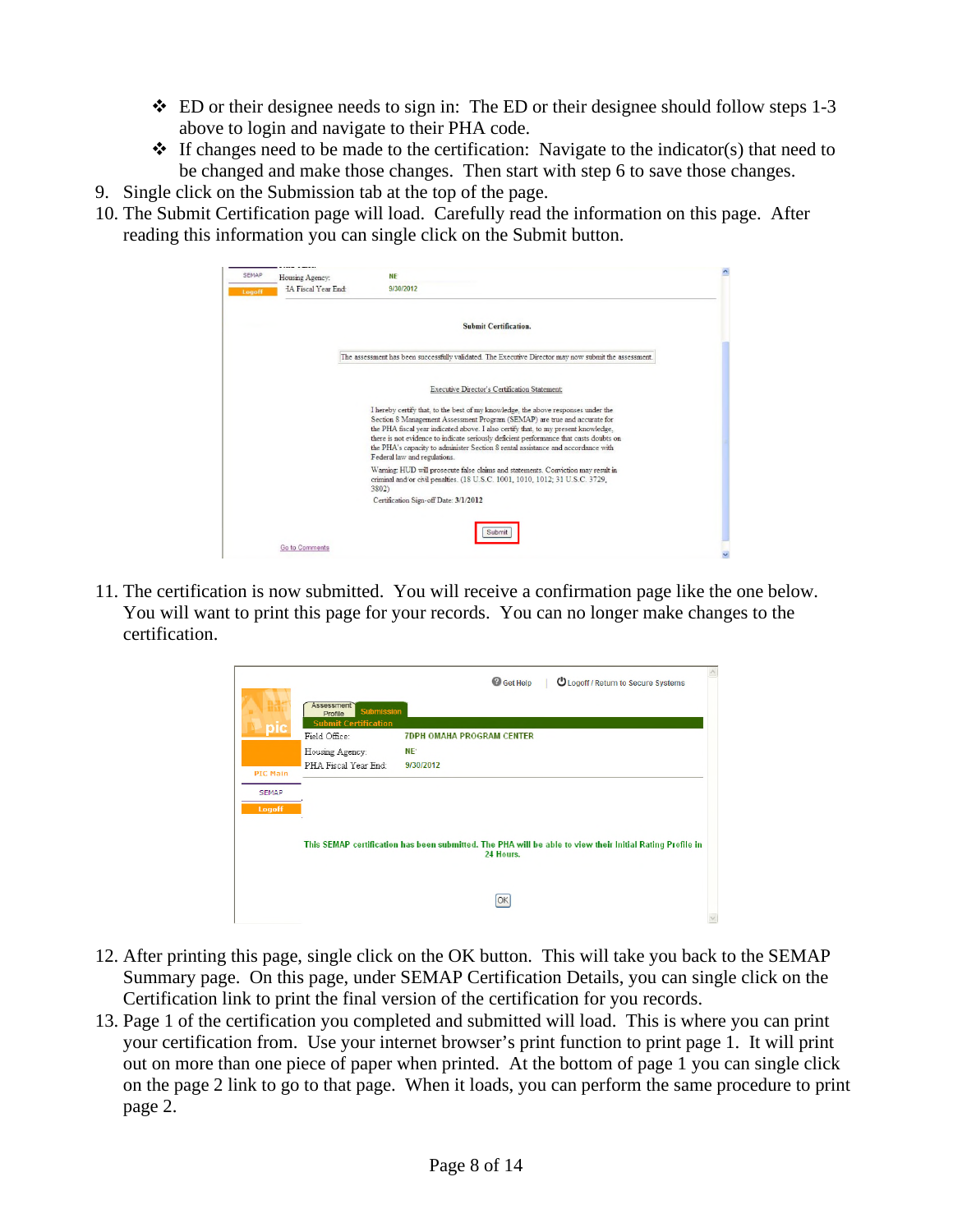## <span id="page-8-0"></span>Entering Multiple FMR Areas in Indicator 8

The instructions below will tell you how to add additional FMR areas. Once you have completed these steps you will go back to step 6 in the [Submitting a SEMAP Certification in IMS-](#page-5-0)PIC [section of this document to continue to enter information on page 2 of your certification.](#page-5-0)

- 1. After you have entered the information about the first jurisdiction, single click on the Save button (see screen print below). *If you have issues saving the data, please see the note under step 6 above.*
- 2. The page will refresh and come back to the data you have just entered. To add another FMR area single click on the Add button that is circled in the screen print below.
- 3. You will receive a pop-up box asking you if you have saved your work, since you have already saved your work single click on the OK button.

|           | <b>Performance Indicators</b>                                                                                                                                                                                                                                                                                |     |                                                                                                                           |     |          |     |          |     |          |               |  |  |
|-----------|--------------------------------------------------------------------------------------------------------------------------------------------------------------------------------------------------------------------------------------------------------------------------------------------------------------|-----|---------------------------------------------------------------------------------------------------------------------------|-----|----------|-----|----------|-----|----------|---------------|--|--|
|           | 8 Payment Standards(24 CFR 982.503)                                                                                                                                                                                                                                                                          |     |                                                                                                                           |     |          |     |          |     |          |               |  |  |
|           | The PHA has adopted current payment standards for the voucher program by unit size for each FMR area in the PHA jurisdiction and, if applicable, for<br>each PHA-designated part of an FMR area, which do not exceed 110 percent of the current applicable FMR and which are not less than 90 percent of the |     |                                                                                                                           |     |          |     |          |     |          |               |  |  |
|           |                                                                                                                                                                                                                                                                                                              |     | current FMR (unless a lower percent is approved by HUD). (24 CFR 982.503).                                                |     |          |     |          |     |          |               |  |  |
|           | <b>PHA Response</b>                                                                                                                                                                                                                                                                                          |     | O Yes No                                                                                                                  |     |          |     |          |     |          |               |  |  |
|           | FMR Area Name Adair County                                                                                                                                                                                                                                                                                   |     |                                                                                                                           |     |          |     |          |     |          | $FMR1$ of $1$ |  |  |
|           |                                                                                                                                                                                                                                                                                                              |     |                                                                                                                           |     |          |     |          |     |          |               |  |  |
|           |                                                                                                                                                                                                                                                                                                              |     | Enter current FMRs and payment standards (PS)                                                                             |     |          |     |          |     |          |               |  |  |
|           | 0-BR FMR                                                                                                                                                                                                                                                                                                     | 419 | 1-BR FMR                                                                                                                  | 458 | 2-BR FMR | 619 | 3-BR FMR | 863 | 4-BR FMR | 866           |  |  |
| <b>PS</b> |                                                                                                                                                                                                                                                                                                              | 386 | PS                                                                                                                        | 439 | PS       | 566 | PS       | 777 | PS       | 790           |  |  |
|           |                                                                                                                                                                                                                                                                                                              |     |                                                                                                                           |     |          |     |          |     | Save     | Add<br>Delete |  |  |
|           |                                                                                                                                                                                                                                                                                                              |     | If the PHA has jurisdiction in more than one FMR area, and/or if the PHA has established separate payment standards for a |     |          |     |          |     |          |               |  |  |
|           |                                                                                                                                                                                                                                                                                                              |     | FMR area, add similar FMR and payment standard comparisions for each FMR area and designated area.                        |     |          |     |          |     |          |               |  |  |
|           |                                                                                                                                                                                                                                                                                                              |     |                                                                                                                           |     |          |     |          |     |          |               |  |  |

4. The page will refresh and you will see that the textboxes are blank. On the right side of the page it will say FMR 2 of 2 (or the number of FMR area you are working on if you have more than 2). This is pictured in the screen print below. You can now enter the information for the next FMR area. Single click on the Save button just as you did in step 1 to save the FMR information.

|  | <b>Performance Indicators</b>       |                                                                           |                                                                                                    |          |                                                                                                                                                                                                                                                                                                              |        |
|--|-------------------------------------|---------------------------------------------------------------------------|----------------------------------------------------------------------------------------------------|----------|--------------------------------------------------------------------------------------------------------------------------------------------------------------------------------------------------------------------------------------------------------------------------------------------------------------|--------|
|  | 8 Payment Standards(24 CFR 982.503) |                                                                           |                                                                                                    |          |                                                                                                                                                                                                                                                                                                              |        |
|  |                                     | current FMR (unless a lower percent is approved by HUD). (24 CFR 982.503) |                                                                                                    |          | The PHA has adopted current payment standards for the voucher program by unit size for each FMR area in the PHA jurisdiction and, if applicable, for<br>each PHA-designated part of an FMR area, which do not exceed 110 percent of the current applicable FMR and which are not less than 90 percent of the |        |
|  | <b>PHA Response</b>                 | $\odot$ Yes $\odot$ No                                                    |                                                                                                    |          |                                                                                                                                                                                                                                                                                                              |        |
|  | <b>FMR Area Name</b>                |                                                                           |                                                                                                    |          | $FMR2$ of 2                                                                                                                                                                                                                                                                                                  |        |
|  |                                     |                                                                           |                                                                                                    |          |                                                                                                                                                                                                                                                                                                              |        |
|  |                                     | Enter current FMRs and payment standards (PS)                             |                                                                                                    |          |                                                                                                                                                                                                                                                                                                              |        |
|  | 0-BR FMR                            | 1-BR FMR                                                                  | 2-BR FMR                                                                                           | 3-BR FMR | 4-BR FMR                                                                                                                                                                                                                                                                                                     |        |
|  | PS                                  | PS                                                                        | PS                                                                                                 | PS       | PS                                                                                                                                                                                                                                                                                                           |        |
|  |                                     |                                                                           |                                                                                                    |          | Add<br>Save                                                                                                                                                                                                                                                                                                  | Delete |
|  |                                     |                                                                           |                                                                                                    |          | If the PHA has jurisdiction in more than one FMR area, and/or if the PHA has established separate payment standards for a PHA-designated part of an                                                                                                                                                          |        |
|  |                                     |                                                                           | FMR area, add similar FMR and payment standard comparisions for each FMR area and designated area. |          |                                                                                                                                                                                                                                                                                                              |        |
|  |                                     |                                                                           |                                                                                                    |          |                                                                                                                                                                                                                                                                                                              |        |

If you need to add more FMR and payment standard information, follow steps 2-4 above. Once you have entered all FMR information go to the bottom of the page and single click on the Save button to save all the information entered so far into your certification. At this point you can continue entering information in the other indicators as needed.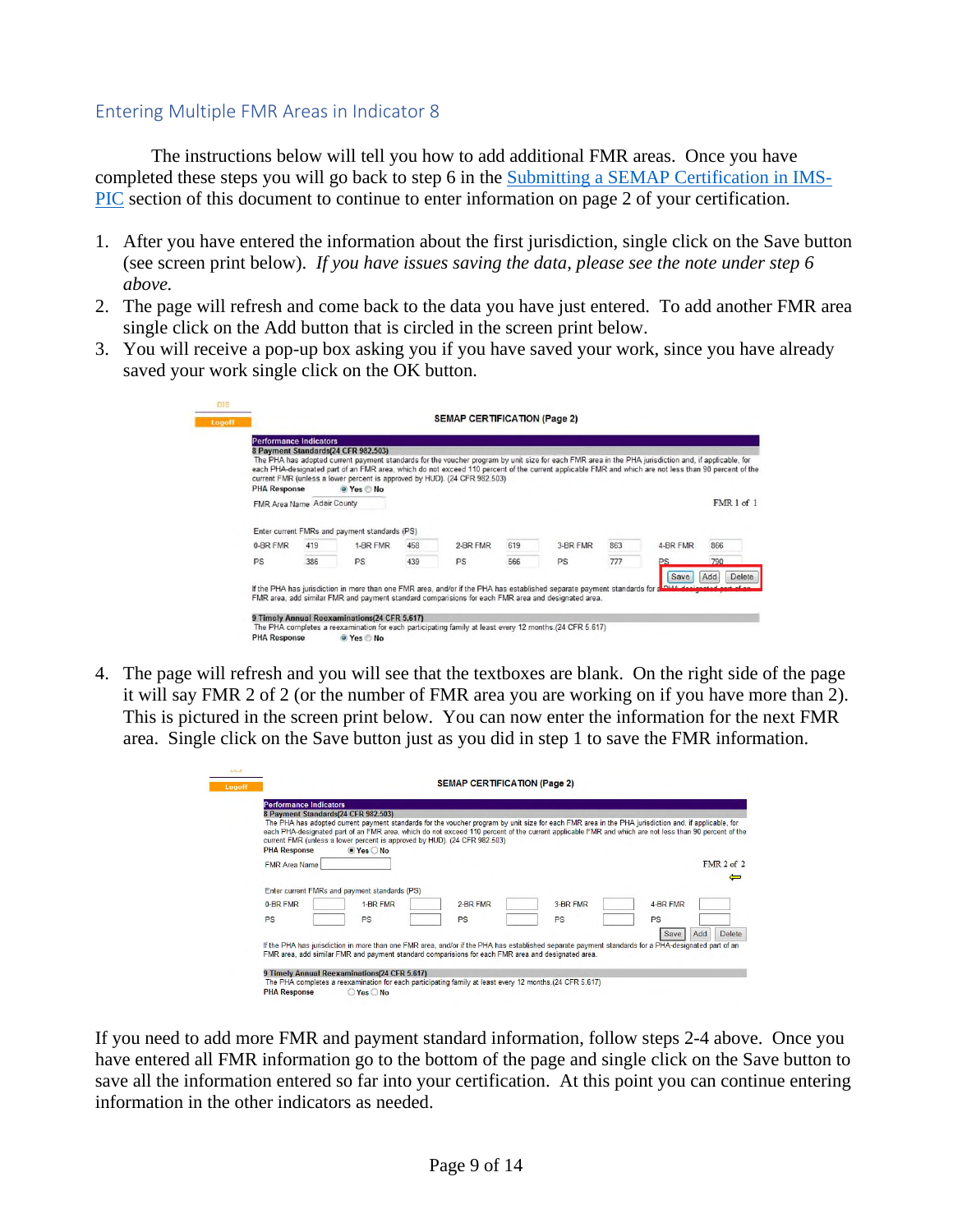## <span id="page-9-0"></span>Preventing Common SEMAP Submission Issues

The information provided below is a summary of the common issues that PHAs experience when submitting a certification. It is suggested that PHAs review this information to help avoid these issues while entering data and submitting the SEMAP certification.

### <span id="page-9-1"></span>Certification Issues

The issues below relate to how information is entered on the certification.

| <b>Issue</b>                                    | <b>Solution</b>                                        |
|-------------------------------------------------|--------------------------------------------------------|
| The user clicks on the Save button in indicator | The PHA will need to use an alternate browser such as  |
| 8 and it does not save the data or appears to   | Google Chrome, Firefox, or Safari.                     |
| erase it.                                       |                                                        |
|                                                 | This is due to incompatibility between IMS-PIC and     |
|                                                 | versions 10 and 11 of Internet Explorer and the        |
|                                                 | Microsoft Edge browser. Using compatibility mode       |
|                                                 | (e.g. in Internet Explorer 9 mode) works for some      |
|                                                 | tasks in IMS-PIC but does not work for this specific   |
|                                                 | issue.                                                 |
| The user is unable to add more than FMR and     | The PHA will need to use an alternate browser such as  |
| PS area using the Add button.                   | Google Chrome, Firefox, or Safari.                     |
|                                                 |                                                        |
|                                                 | This is due to incompatibility between IMS-PIC and     |
|                                                 | versions 10 and 11 of Internet Explorer and the        |
|                                                 | Microsoft Edge browser. Using compatibility mode       |
|                                                 | (e.g. in Internet Explorer 9 mode) works for some      |
|                                                 | tasks in IMS-PIC but does not work for this specific   |
|                                                 | <i>issue.</i>                                          |
| When page 2 is saved, the user does not         | Ensure that a response was entered for all indicators. |
| receive the message that the certification is   | The most common indicators that are not completed      |
| ready for the Executive Director to submit.     | are indicators 14 and 15.                              |

## <span id="page-9-2"></span>Access Related Issues

These can be researched and resolved by the PHA IMS-PIC security administrator. The field office can assist if the PHA does not have a security administrator to do the work. Keep in mind the following regarding the roles available for assignment for the SEMAP sub module in Security Administration.

- $\triangleright$  Read Only Can view data but not edit
- $\triangleright$  Edit Can view and edit data, including creating the certification and entering data.
- $\triangleright$  Submit Has full rights in the SEMAP sub module, including viewing, editing, and submitting data.
- $\triangleright$  The executive director is the individual at a PHA that should be submitting the SEMAP certification. If the executive director wishes to designate another PHA employee (e.g. Section 8 director) to be the primary submitter they may do so. The executive director may also designate a backup submitter in case of an emergency. These items should be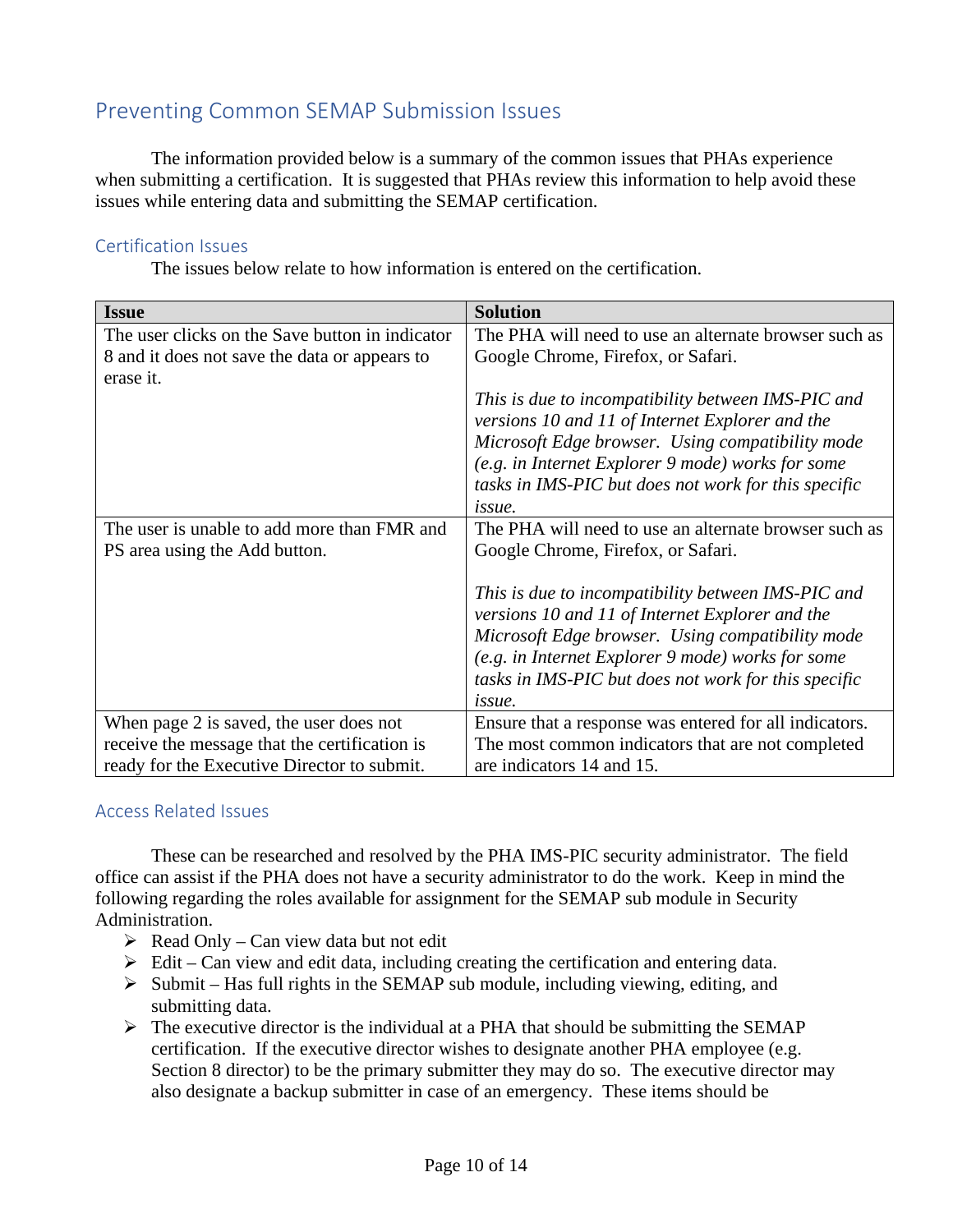documented in writing so that it is clear who has responsibility for this task. In these cases, more than one person at the PHA would have the Submit role assigned to their user ID.

| <b>Issue</b>                                      | <b>Solution</b>                                                                                            |
|---------------------------------------------------|------------------------------------------------------------------------------------------------------------|
| The user receives a 500 Internal Server Error.    | The PHA IMS-PIC security administrator should                                                              |
|                                                   | check the role assignments in Security Administration                                                      |
|                                                   | to ensure that only one role is assigned in the SEMAP                                                      |
|                                                   | sub module. Multiple roles conflict with each other                                                        |
|                                                   | and cause the system to be confused as to what the                                                         |
|                                                   | user should be allowed to do.                                                                              |
| The user believes they should be able to          | The PHA IMS-PIC security administrator should                                                              |
| submit the certification, but does not see the    | check the role assignments in Security Administration                                                      |
| Submission tab.                                   | to ensure that the Submit role is assigned and that                                                        |
|                                                   | only one role is assigned in the SEMAP sub module.<br>See note above about who should have the Submit role |
|                                                   | assigned to them.                                                                                          |
| When the user clicks on the PIH Information       | The PHA IMS-PIC security administrator should:                                                             |
| Center (PIC) link in their Secure Systems         | 1. Go into the Security Administration sub                                                                 |
| Main menu, they receive a message that their      | module.                                                                                                    |
| account is expired.                               | 2. Click on the user ID for the affected user.                                                             |
|                                                   | 3. Click on Modify User Info.                                                                              |
|                                                   | 4. Extend the Expiration Date (maximum allowed                                                             |
|                                                   | is three years into the future).                                                                           |
| The user is unable to login to Secure Systems     | Note: The local field office cannot help with this                                                         |
| due to an Invalid Credentials error.              | issue.                                                                                                     |
|                                                   |                                                                                                            |
|                                                   | Are no more than two failed login attempts, the user                                                       |
|                                                   | can reset their Secure Systems password by going to                                                        |
|                                                   | https://hudapps.hud.gov/reac/wass/resetPwd.html                                                            |
|                                                   |                                                                                                            |
|                                                   | If the user has attempted and failed three times, their                                                    |
|                                                   | account is locked, and they will need to contact the<br>REAC TAC to get their account unlocked. The TAC    |
|                                                   | can be reached at 1-888-245-4860 or                                                                        |
|                                                   | reac_tac@hud.gov. If sending an email containing a                                                         |
|                                                   | user ID, the email must be encrypted.                                                                      |
| The user is unable to login to Secure Systems     | <b>Note:</b> The local field office cannot help with this                                                  |
| due to an error that states their user account is | issue.                                                                                                     |
| not active.                                       |                                                                                                            |
|                                                   | This error is usually caused by the user not logging                                                       |
|                                                   | into Secure Systems in the last 90 days. All users                                                         |
|                                                   | must login to Secure Systems at least once every 90                                                        |
|                                                   | days or their account will be terminated. The user                                                         |
|                                                   | will need to contact the REAC TAC to get their                                                             |
|                                                   | account reinstated. The TAC can be reached at 1-888-                                                       |
|                                                   | 245-4860 or <u>reac_tac@hud.gov</u> . If sending an email                                                  |
|                                                   | containing a user ID, the email <b>must</b> be encrypted.                                                  |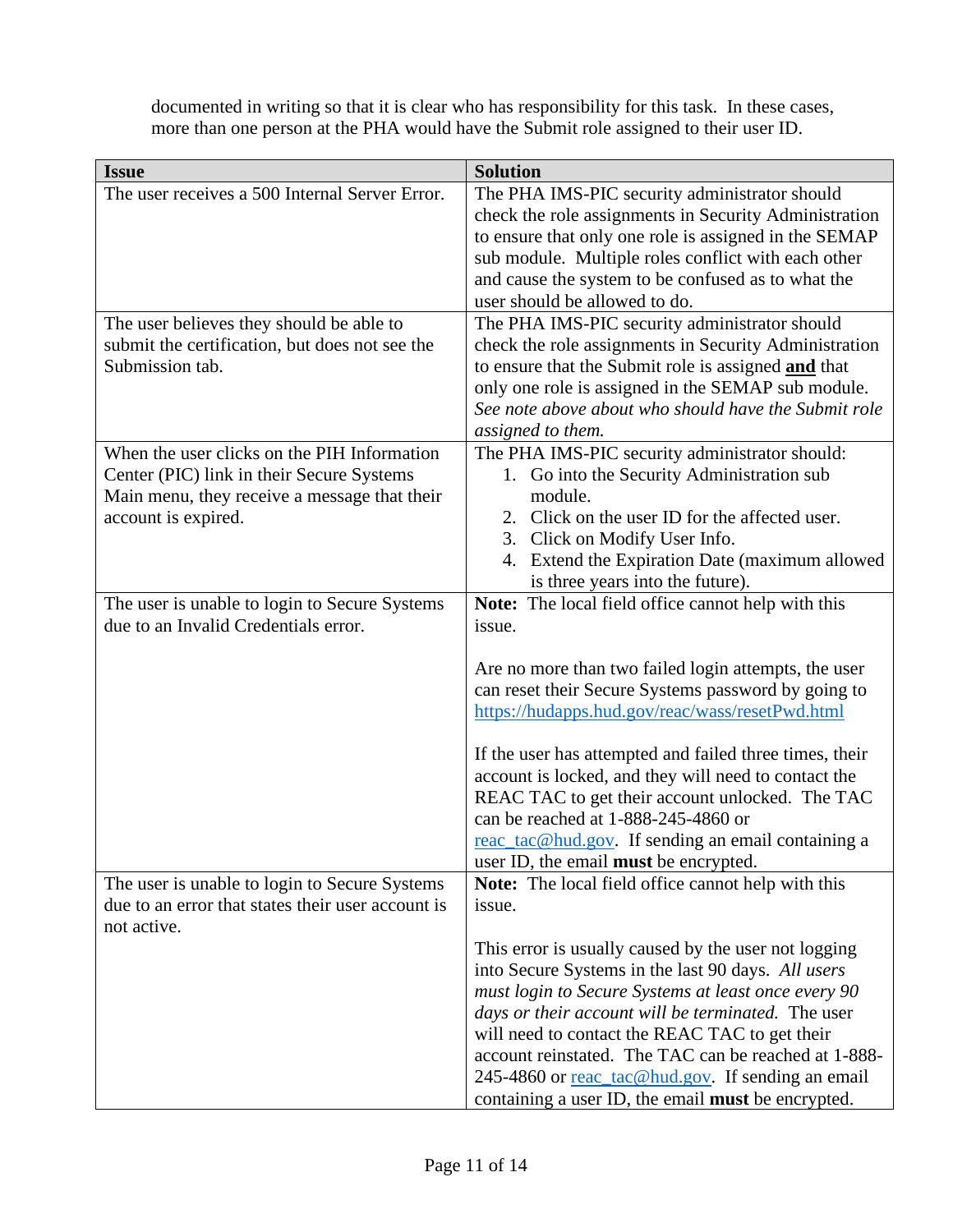## <span id="page-11-0"></span>Small PHAs

Please review the **Small PHA Deregulation** section of this document for information on when a small PHA should and should not create and submit a certification in IMS-PIC.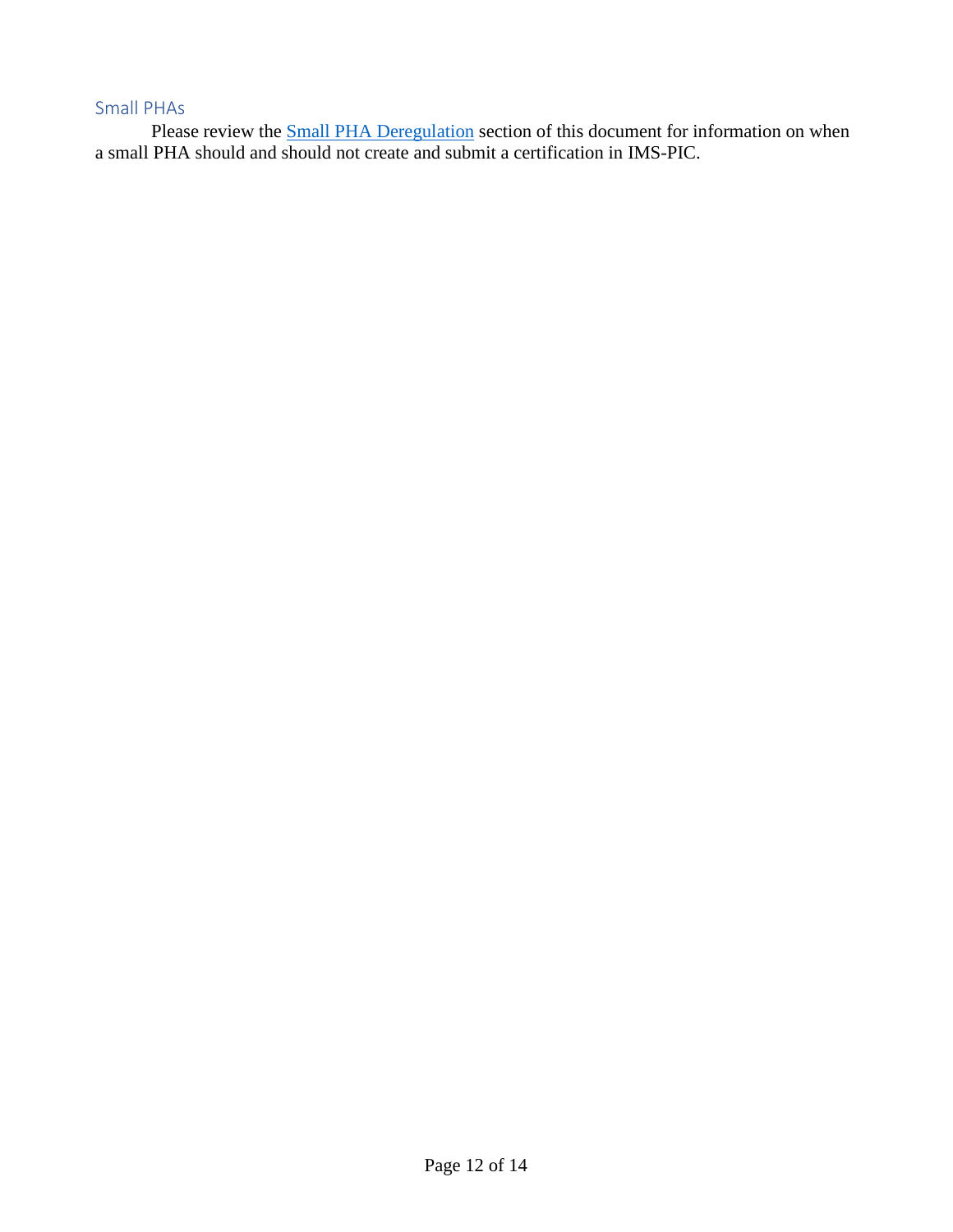# <span id="page-12-0"></span>SEMAP Appeal – Creating the IMS-PIC Portion

A SEMAP appeal includes two elements – submitting the appeal in IMS-PIC and submitting the supporting documentation to the local field office. Please see the [Important Information to Consider](#page-3-2)  – Appeal Submission [section earlier in this document for more information on appeals.](#page-3-2)

- 1. Log into Secure Systems and select PIH Information Center (PIC) from your Secure Systems Main Menu by going to<http://www.hud.gov/offices/reac/online/reasyst.cfm>
- 2. Once you are on the PIC Main page single click on the link for the SEMAP sub module under the PIH Information module heading.
- 3. Once in the SEMAP sub module, single click on your PHA code.
- 4. Single click the New Appeal link on the right side of the page above the SEMAP Certification Details table.

|                        | List                                 | <b>Summary</b>                   | <b>Certification</b> |                       | <b>Profile</b>           | <b>Comments</b> |
|------------------------|--------------------------------------|----------------------------------|----------------------|-----------------------|--------------------------|-----------------|
| HQ Office:             |                                      | <b>Public and Indian Housing</b> |                      |                       |                          |                 |
| <b>HO</b> Division:    |                                      | <b>PO Field Operations</b>       |                      |                       |                          |                 |
| Hub:                   |                                      | <b>7HKNC Kansas City Hub</b>     |                      |                       |                          |                 |
| Field Office:          |                                      | <b>7DPH OMAHA PROGRAM CENTER</b> |                      |                       |                          |                 |
| Housing Agency.        |                                      | <b>NE</b>                        |                      |                       |                          |                 |
|                        | <b>Housing Agency Details</b>        |                                  |                      |                       |                          |                 |
| <b>PHA Fiscal Year</b> |                                      |                                  | Select<br>$2013 -$   |                       |                          |                 |
| FYE:                   |                                      | 6/30                             |                      |                       |                          |                 |
| Status:                |                                      | <b>Final Rating</b>              |                      |                       |                          |                 |
|                        | Exec Director Approval Date:         |                                  | 10/17/2013           |                       |                          |                 |
|                        | <b>SEMAP Certification Due Date:</b> |                                  | 8/29/2013            |                       |                          |                 |
|                        | Corrective Actions Required:         |                                  | 1                    |                       |                          |                 |
|                        |                                      |                                  |                      |                       |                          |                 |
|                        | <b>SEMAP Certification Details</b>   |                                  |                      |                       |                          | New Appeal      |
| <b>FYE</b>             | <b>Certification/Profile</b>         | <b>Submission Status</b>         |                      | <b>Overall Rating</b> | Reason                   | <b>Date</b>     |
| 6/30/2013              | Profile1                             | <b>Final Rating</b>              |                      | <b>Standard</b>       | <b>New Certification</b> | 10-17-2013      |
| 6/30/2013              | Certification                        | <b>Certification Submitted</b>   |                      |                       | <b>New Certification</b> | 08-15-2013      |

5. When asked if you really want to appeal to the field office, single click the OK button.

*The screen print that follows steps 6-9 will highlight the areas discussed in those steps.*

- 6. On the SEMAP Appeal page place a checkmark in the Select column for the indicator you wish to appeal – these are only done one at a time so if you are appealing more than one indicator you will just check the first one you are appealing now. In the HA Appeal Rating column select the point value you believe you should have received for the indicator being appealed. When you select the point value a window will pop up and ask you to enter a comment. After you have entered the comment about why you have selected that point value single click on the Save button. The system will confirm that the comment has been saved; single click the OK button.
- 7. The page will refresh and show the updated "appeal" score under Appealed Score. If you are only appealing one indicator proceed to step 6, otherwise go to step 5.
- 8. If you are appealing more than one indicator place a checkmark in the Select column for the next indicator you wish to appeal and select the point value for that indicator. You will repeat this process until you have selected all indicators you wish to appeal and chosen a point value.